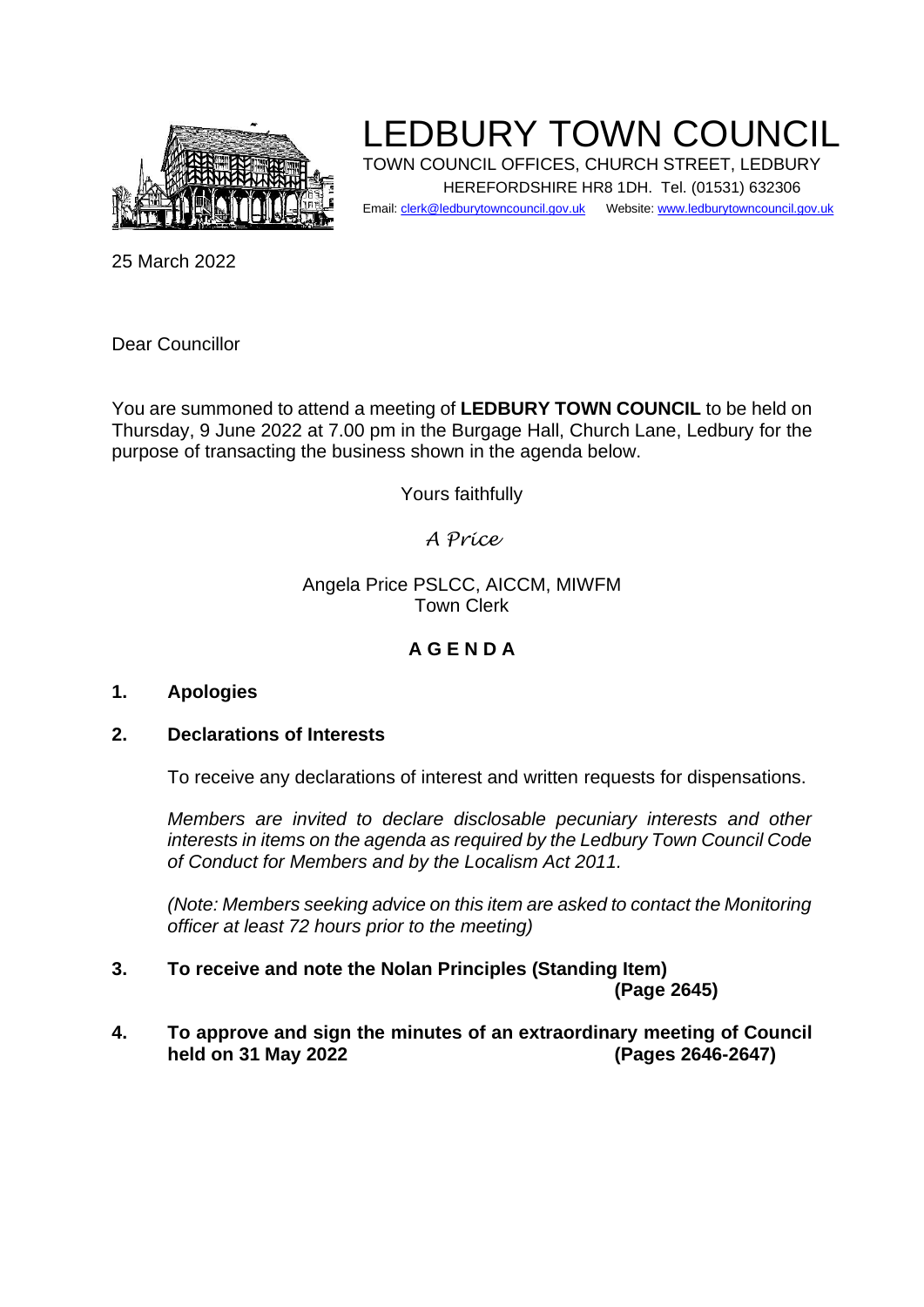#### **5. Herefordshire Councillors' Reports (To Follow)**

To receive reports from Ledbury Ward Members:

- i. Councillor Harvey
- **ii.** Councillor Howells
- iii. Councillor I'Anson

#### **6. Mayors Communications (If any)**

#### **7. To consider questions/comments from members of the public in accordance with the provisions of Standing Orders 3(e) and 3(f)**

"*Members of the public may make representations, answer questions and give evidence at a meeting which they are entitled to attend in respect of the business on the agenda. The period of time designated for public participation at a meeting shall not exceed 15 minutes unless directed by the Chairman of the meeting"*

#### **8. To Receive motions presented by Councillors in accordance with Standing Order 9** *(Standing Item)*

1. Motion received from Councillor Morris, seconded by Councillor Howells

*"That Ledbury Town Council considers commissioning a memorial to John Masefield, and that the memorial be in the form of brass plaques to be positioned around the town."*

#### **MINUTES**

- **9. To receive and note the minutes of a meeting of the Finance, Policy & General Purposes Committee held on 26 May 2022 and to give consideration to any recommendations therein (2648-2659)**
- **10. To receive and note the minutes of a meeting of the Economy & Planning Committee held on 19 May 2022 and to give consideration to any recommendations therein (Pages 2660-2667)**

#### **GOVERNANCE**

- **11. Annual Governance Accountability Return (Pages 2668-2719)**
- **12. Committee Membership**

**To consider new Councillor committee membership**

**13. Holding meetings in Committee Room (Pages 2720-2721)**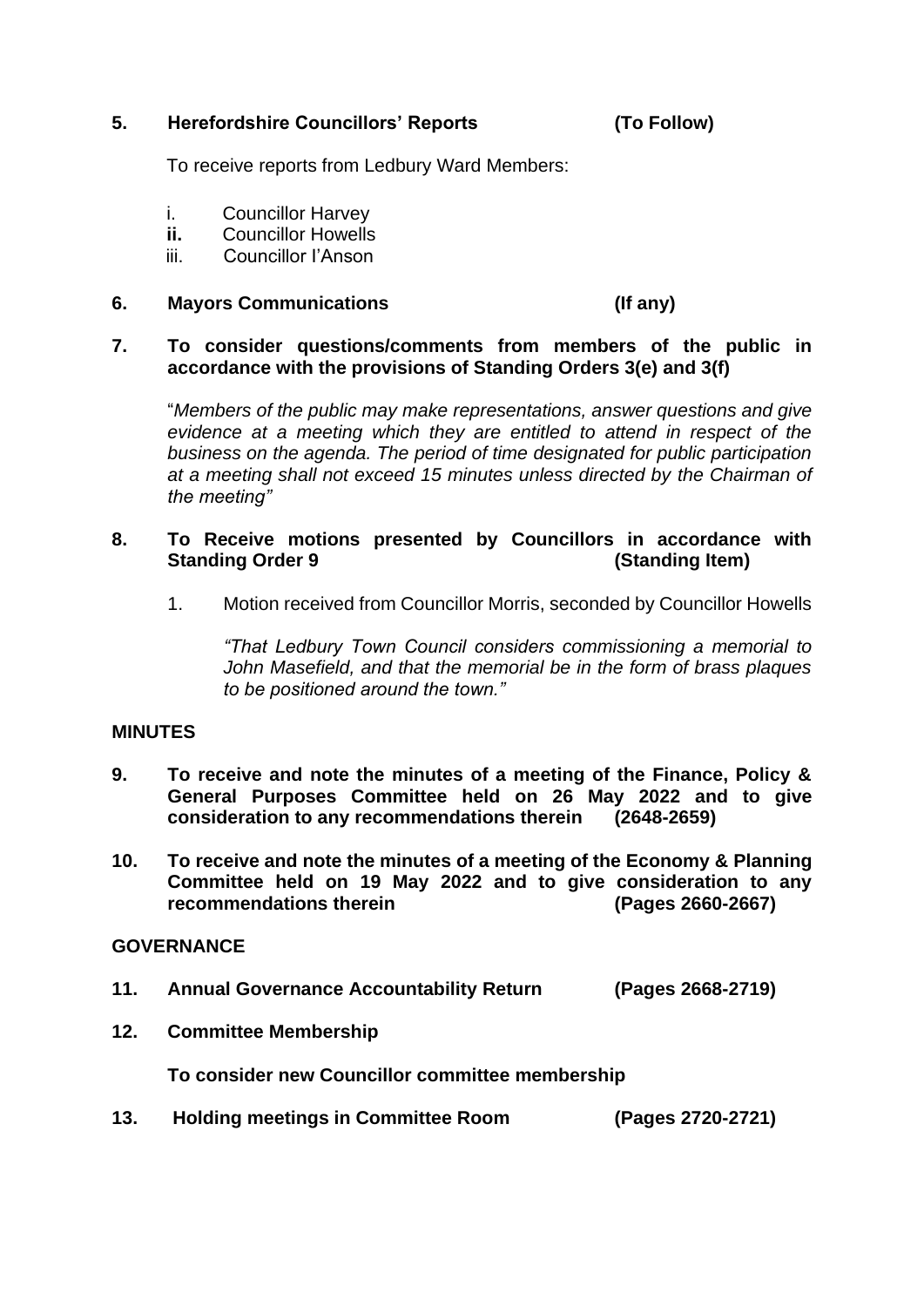| 14.            |                                                         | <b>Terms of Reference</b>                                                                        | (Pages 2722-2726) |
|----------------|---------------------------------------------------------|--------------------------------------------------------------------------------------------------|-------------------|
|                | Finance, Policy & General Purposes Committee            |                                                                                                  |                   |
| 16.            | <b>Financial Regulations</b>                            |                                                                                                  | (Pages 2727-2746) |
| <b>GENERAL</b> |                                                         |                                                                                                  |                   |
| 17.            |                                                         | <b>Outside Bodies Reports (If any)</b>                                                           | (Pages 2747-2763) |
|                | a.                                                      | Minutes of a meeting of the Carnival Association held on 9 March 2022                            |                   |
|                | b.<br>Ledbury-Strômstad Twinning Association Newsletter |                                                                                                  |                   |
|                | c.                                                      | Minutes of a meeting of the Ledbury Strômstad Town Twinning<br>Association held on 22 March 2022 |                   |
| 18.            |                                                         | <b>Market Towns Maintenance Fund</b>                                                             | (To Follow)       |
| 19.            | <b>Cultivation Licences</b>                             |                                                                                                  | (Page 2764)       |
| 20.            | <b>Skate Park update</b>                                |                                                                                                  | (Pages 2765-2769) |
| 21.            | <b>Review of Cleaning Contract</b>                      |                                                                                                  | (Pages 2770-2771) |
| 22.            | <b>Update on progress on War Memorial Repairs</b>       |                                                                                                  | (Pages 2772-2787) |
| 23.            |                                                         | <b>GWR Community Fund</b>                                                                        | (Pages 2788-2797) |
|                |                                                         | <b>Recommendation from Grants Working Party</b>                                                  |                   |

## **24. Quotation received from Advansys in respect of optimising Ledbury Town**

# **25. Date of next meeting**

To note that the next meeting of Full Council will be the Annual Meeting scheduled for 12 May 2022

**Council Website (Pages 2798-2805)**

## **26. Exclusion of Press and Public**

**In accordance with Section 1(2) of the Public Bodies Admission to Meetings) Act 1960, in view of the confidential nature of the business about to be transacted, it is advisable in the public interest that the press and public are excluded from the remainder of the meeting**